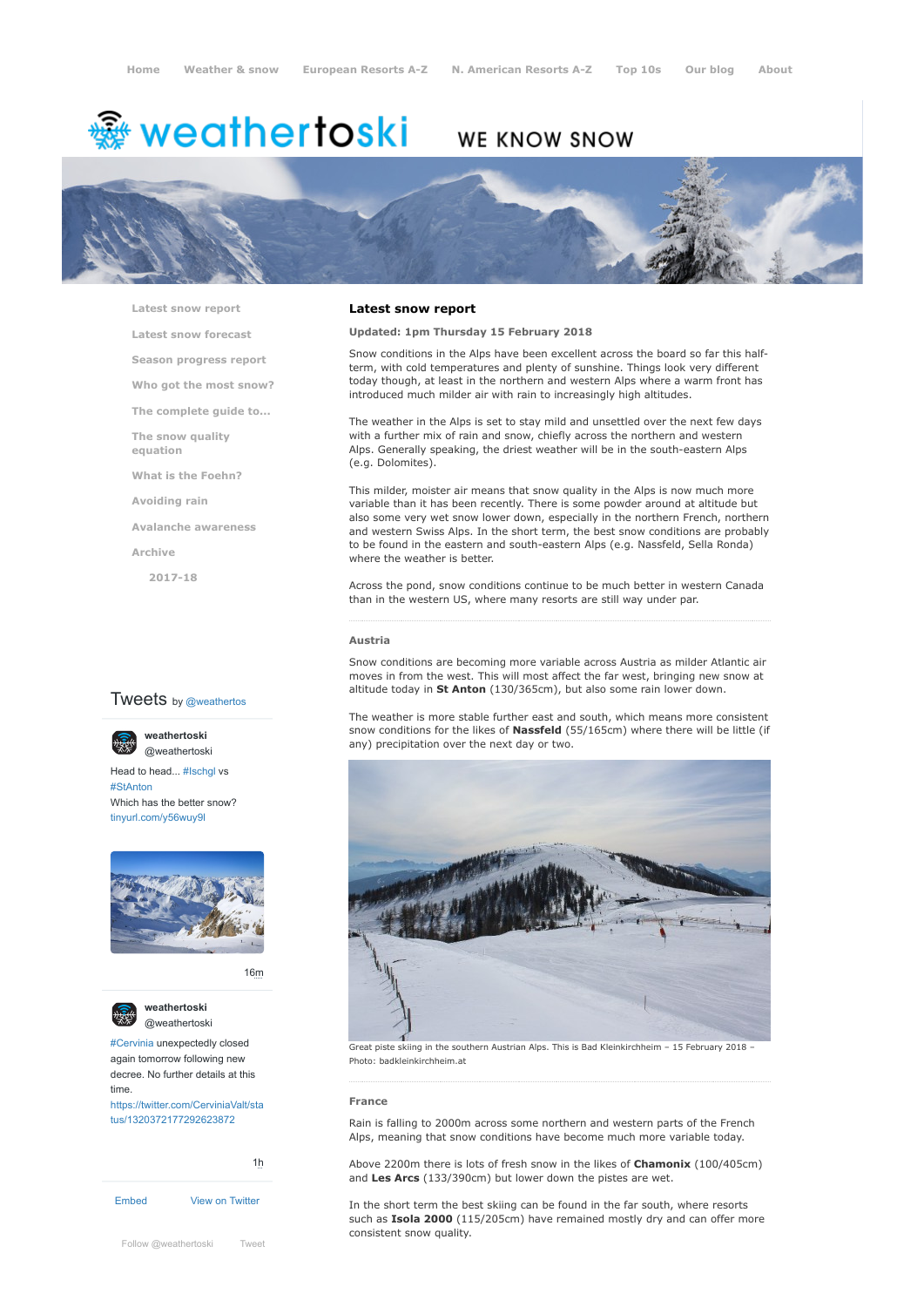

Tailor-made ski holidays and short breaks to some of the finest hotels in the Alps

020 3397 8450





# **Contact us...**

**Got a burning question about weather or snow conditions in the Alps?** [Contact us](https://www.weathertoski.co.uk/about-1/contact-us/) and we'll do our best to answer it...

E: [info@weathertoski.co.uk](mailto:fraser@weathertoski.co.uk)

T: +44 (0)20 3151 3154

[Website terms of use](https://www.weathertoski.co.uk/about-1/website-terms-of-use/)

[Privacy notice](https://www.weathertoski.co.uk/about-1/privacy-notice/)



Mild and damp at resort level in Les Arcs today – 15 February 2018 – Photo: weathertoski.co.uk

#### **Italy**

Snow conditions in Italy are becoming a little more variable with the arrival of milder air, but they will generally remain more consistent than on the northern and western side of the Alps.

Over the next couple of days some of the best piste skiing will be in the southeast where resorts such as **Selva** (50/130cm) will see little if any precipitation.

The weather is currently more volatile in the far west, with some snow at altitude but also some rain lower down in the likes of **Courmayeur** (150/260cm).



weather today in the Dolomites than in the north-western Alps - 15 February 2018 - Photo: kronplatz.com

#### **Switzerland**

Snow conditions are highly variable across the Swiss Alps with plenty of fresh snow for most today but also some rain lower down, especially in the north and west.

**Zermatt** (150/350cm) and **Andermatt** (95/495cm) have seen lots of new snow today but have also managed to avoid the worst of any rain.

However, resorts more exposed to the north and west such as **Verbier** (95/340cm) and **Mürren** (128/420cm) are in a more varied state, with lots of snow high up but equally lots of rain lower down.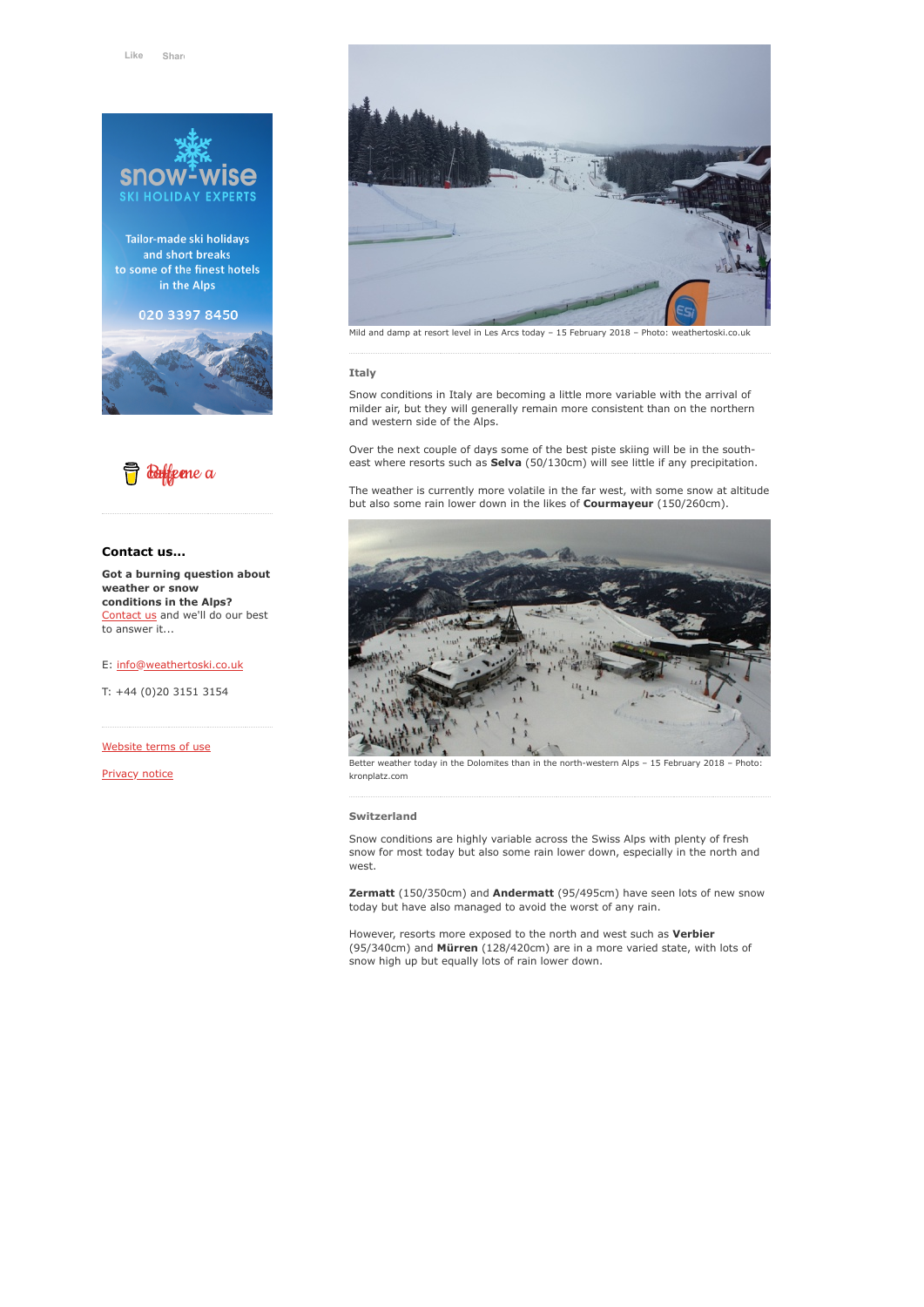

Fresh snow in Zermatt today – 15 February 2018 – Photo: zermatt.ch

# **Rest of Europe**

Snow conditions in the Pyrenees have been excellent this week but the weather has also now turned very mild, meaning more variable snow quality over the next few days, especially off-piste. On-piste there is still a lot of good skiing on offer in Spain's **Baqueira Beret** (130/210cm) and Andorra's **Soldeu** (100/130cm).

Scottish resorts are currently experiencing a very stormy period of weather but should offer some great skiing once things calm down, with plenty of fresh snow in **Cairngorm** (60/110cm) and **Glencoe** (120/185cm).

Norwegian resorts also have plenty of snow right now with the freshest conditions in the west, where **Voss** (90/260cm) is offering excellent skiing both on and off-piste.



Lots of snow in the French Pyrenees, but the weather has turned milder meaning more variable snow conditions – 15 February 2018 – Photo: cauterets.com

### **USA**

Snow depths remain below par in many western US resorts, meaning that offpiste opportunities are more limited than you would expect at this time of year in both Colorado's **Vail** (117cm) and Utah's **Alta** (165cm upper depth). There is still some decent skiing to be had on-piste though.

For better all-round snow cover you need to head further north, where Wyoming's **Jackson Hole** has 157/234cm depending on altitude.

# **Canada**

It's snowing again in **Whistler** (287cm upper base depth) which will freshen thing up nicely after a lengthy period of dry weather. The sun will be back over the weekend though and it will stay fine and cold into the first part of next week.

Further inland, a little snow is also forecast for the **Banff**/Lake Louise area (227cm upper base) where conditions are also good but bitterly cold temperatures are expected early next week.